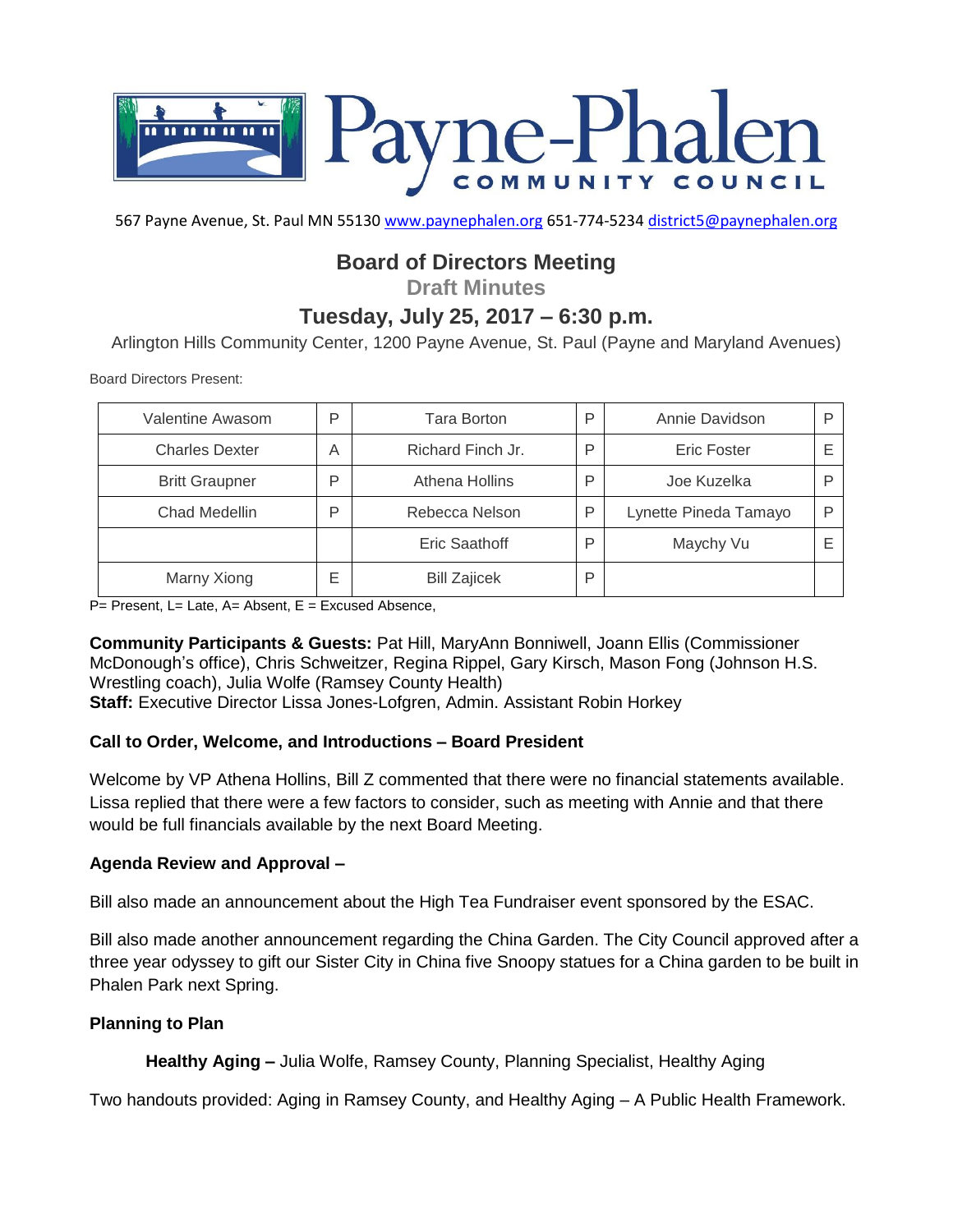Our country is aging, city planning needs to take into account the factors: Income, Cost of Housing, accessibility factors, less family support, systemic racism (i.e. Rondo neighborhood), "redlining", access to food resources, access to Health care, Housing & Development services with adaptions/accessibility for seniors with health issues which are becoming more prevalent.

*"The FHA also explicitly practiced a policy of "redlining" when determining which neighborhoods to approve mortgages in. Redlining is the practice of denying or limiting financial services to certain neighborhoods based on racial or ethnic composition without regard to the residents' qualifications or creditworthiness."*

Creating Community Partnerships for Healthy Aging – what services are provided and where are the gaps that need to be filled. Ex. YMCA on University partnering with Silver Sneakers.

Please consider Health and Well being in all public policies. Health affects everything and everything affects health.

Julia will be starting another discussion, creating group on the East Side if anyone is interested in becoming involved. Cards and contact information provided.

## **Public Comment**

Pat H. commenting on moving the monument of the Ice Castle to Rice Park. He would like the Council to show that we don't want this to happen. Discussion on what the issue is and what our role as a council plays in supporting this or not.

Britt moved to have the Board send a letter to prevent any movement of the monument out of the area, Tara seconded.

Eric S made a motion to table the motion so we can talk to our neighbors and such, to get more information on the subject.

We will table the motion until the next meeting. Britt will post on Social media and get public input.

Mason Fong, wrestling coach from Johnson High School. He is trying to host an All-Star Wrestling show to be a fundraiser for the High School Team. In order to make wrestling a sport that is "free" for all athletes that need help. Looking for ideas for fundraising, or ideas for raising money for this event.

Update on Maryland Ave: We are 8 weeks into the experiment now. Receiving 1700 comments which is a really good amount! The break down is 30-30-30, 30 love it, 30 hate it and 30 don't care. St Paul Public Works is looking at this, Ramsey County Public Works is looking at this. Maryland will not be going back to four lanes until a decision is made through accessing all data and therefore a decision will not be made until (probably) after Labor Day. Constructive comments are taken into consideration (suggestions) negative ones are not. There has also been an increase in traffic on Rose and Hawthorne. Increase as opposed to speed. Road construction is also taken into consideration and how that is affecting traffic. Data analysis will be presented at a community meeting.